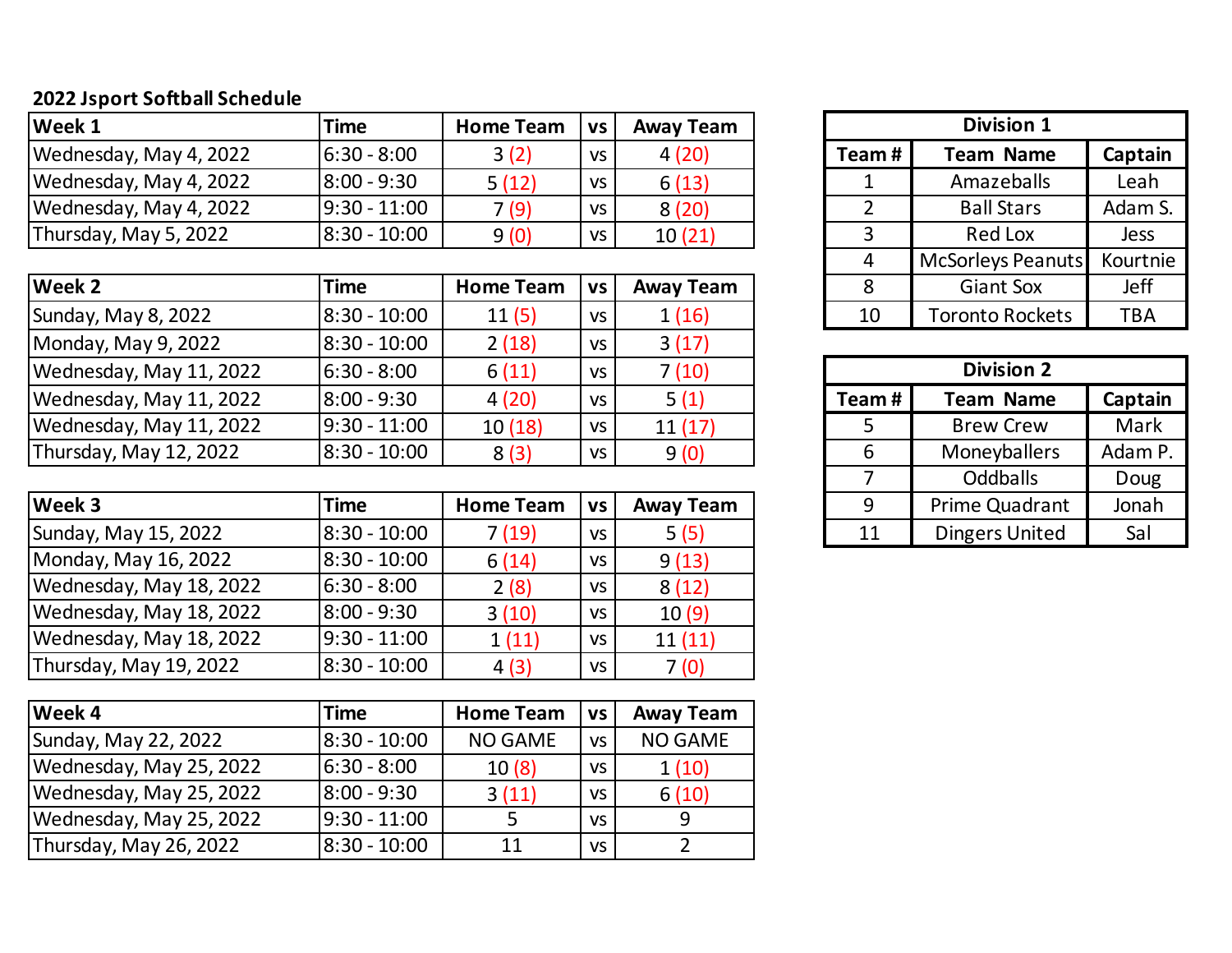| Sunday, May 29, 2022 | 8:30 - 10:00     | VS        |  |
|----------------------|------------------|-----------|--|
| Monday, May 30, 2022 | $ 8:30 - 10:00 $ | <b>VS</b> |  |

| Week 5                  | <b>Time</b>    | <b>Home Team</b> | <b>VS</b> | <b>Away Team</b> |
|-------------------------|----------------|------------------|-----------|------------------|
| Wednesday, June 1, 2022 | $6:30 - 8:00$  | 9                | VS.       | 11               |
| Wednesday, June 1, 2022 | $8:00 - 9:30$  |                  | VS.       |                  |
| Wednesday, June 1, 2022 | $9:30 - 11:00$ | 4                | VS.       |                  |
| Thursday, June 2, 2022  | $8:30 - 10:00$ | 5                | <b>VS</b> |                  |
| Sunday, June 5, 2022    | $8:30 - 10:00$ | 8                | <b>VS</b> | 10               |
| Monday, June 6, 2022    | $8:30 - 10:00$ |                  | <b>VS</b> | 3                |

| Week 6                  | <b>Time</b>    | <b>Home Team</b> | <b>VS</b> | <b>Away Team</b> |
|-------------------------|----------------|------------------|-----------|------------------|
| Wednesday, June 8, 2022 | $6:30 - 8:00$  | 11               | <b>VS</b> |                  |
| Wednesday, June 8, 2022 | 8:00 - 9:30    |                  | VS.       |                  |
| Wednesday, June 8, 2022 | $9:30 - 11:00$ | 10               | <b>VS</b> | 4                |
| Thursday, June 9, 2022  | $8:30 - 10:00$ | ר                | <b>VS</b> | 3                |
| Sunday, June 12, 2022   | $8:30 - 10:00$ |                  | <b>VS</b> |                  |
| Monday, June 13, 2022   | $8:30 - 10:00$ | 6                | VS        | 11               |

| Week 7                   | Time           | <b>Home Team</b> | <b>VS</b> | <b>Away Team</b> |
|--------------------------|----------------|------------------|-----------|------------------|
| Wednesday, June 15, 2022 | $6:30 - 8:00$  | 10               | VS.       |                  |
| Wednesday, June 15, 2022 | $8:00 - 9:30$  | 4                | <b>VS</b> |                  |
| Wednesday, June 15, 2022 | $9:30 - 11:00$ | 8                | <b>VS</b> |                  |
| Thursday, June 16, 2022  | $8:30 - 10:00$ | 11               | <b>VS</b> |                  |
| Sunday, June 19, 2022    | $8:30 - 10:00$ | 9                | <b>VS</b> | 6                |
| Monday, June 20, 2022    | $8:30 - 10:00$ |                  | <b>VS</b> |                  |

| <b>Week 8</b>            | Time        | <b>Home Team</b> | l vs l | <b>Away Team</b> |
|--------------------------|-------------|------------------|--------|------------------|
| Wednesday, June 22, 2022 | 6:30 - 8:00 |                  | VS     |                  |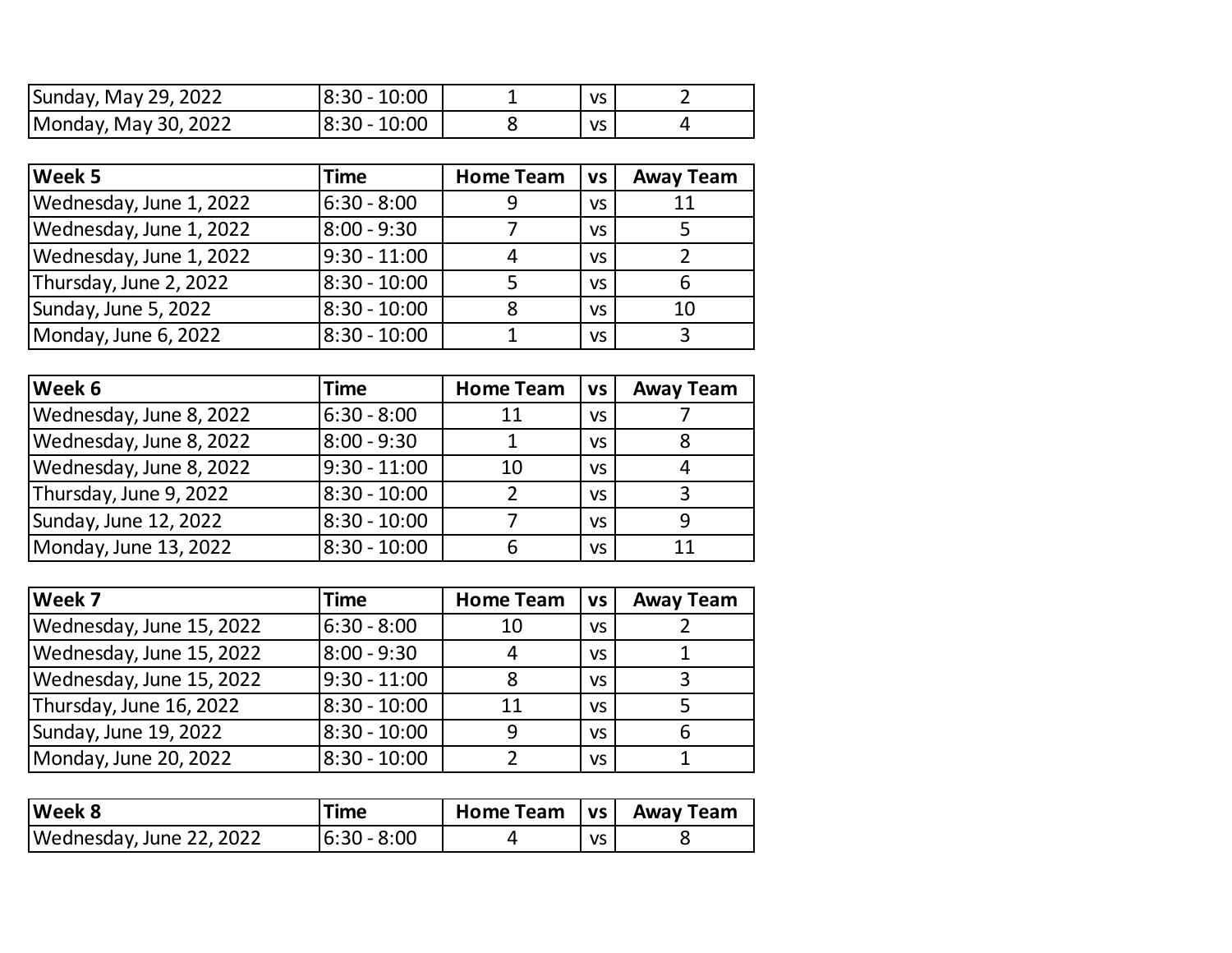| Wednesday, June 22, 2022 | 8:00 - 9:30    |    | VS.       | 10 |
|--------------------------|----------------|----|-----------|----|
| Wednesday, June 22, 2022 | $9:30 - 11:00$ |    | <b>VS</b> |    |
| Thursday, June 23, 2022  | 8:30 - 10:00   |    | <b>VS</b> |    |
| Sunday, June 26, 2022    | 8:30 - 10:00   | 10 | <b>VS</b> |    |
| Monday, June 27, 2022    | 8:30 - 10:00   |    | <b>VS</b> |    |

| Week 9                   | <b>Time</b>     | <b>Home Team</b><br><b>VS</b> |           | <b>Away Team</b> |
|--------------------------|-----------------|-------------------------------|-----------|------------------|
| Wednesday, June 29, 2022 | $6:30 - 8:00$   | 3                             | <b>VS</b> | 4                |
| Wednesday, June 29, 2022 | $8:00 - 9:30$   | 10                            | <b>VS</b> | 8                |
| Wednesday, June 29, 2022 | $19:30 - 11:00$ |                               | <b>VS</b> |                  |
| Thursday, June 30, 2022  | $8:30 - 10:00$  | q                             | <b>VS</b> | 11               |
| Sunday, July 3, 2022     | 8:30 - 10:00    | <b>NO GAME</b>                | <b>VS</b> | <b>NO GAME</b>   |
| Monday, July 4, 2022     | $8:30 - 10:00$  | 4                             | VS        |                  |

| Week 10                 | <b>Time</b>    | <b>Home Team</b><br><b>VS</b> |           | <b>Away Team</b> |
|-------------------------|----------------|-------------------------------|-----------|------------------|
| Wednesday, July 6, 2022 | $6:30 - 8:00$  |                               | <b>VS</b> | 6                |
| Wednesday, July 6, 2022 | $8:00 - 9:30$  |                               | <b>VS</b> | 3                |
| Wednesday, July 6, 2022 | $9:30 - 11:00$ | 10                            | <b>VS</b> | 4                |
| Thursday, July 7, 2022  | 8:30 - 10:00   | 11                            | <b>VS</b> |                  |
| Sunday, July 10, 2022   | $8:30 - 10:00$ | 3                             | <b>VS</b> |                  |
| Monday, July 11, 2022   | 8:30 - 10:00   |                               | <b>VS</b> | 8                |

| <b>Week 11</b>           | <b>Time</b>    | <b>Home Team</b> | <b>VS</b> | <b>Away Team</b> |
|--------------------------|----------------|------------------|-----------|------------------|
| Wednesday, July 13, 2022 | $6:30 - 8:00$  |                  | <b>VS</b> |                  |
| Wednesday, July 13, 2022 | 8:00 - 9:30    |                  | <b>VS</b> | 4                |
| Wednesday, July 13, 2022 | $9:30 - 11:00$ | 8                | <b>VS</b> | 3                |
| Thursday, July 14, 2022  | $8:30 - 10:00$ | 6                | <b>VS</b> | 11               |
| Sunday, July 17, 2022    | $8:30 - 10:00$ | 10               | <b>VS</b> |                  |
| Monday, July 18, 2022    | $8:30 - 10:00$ | 11               | VS        |                  |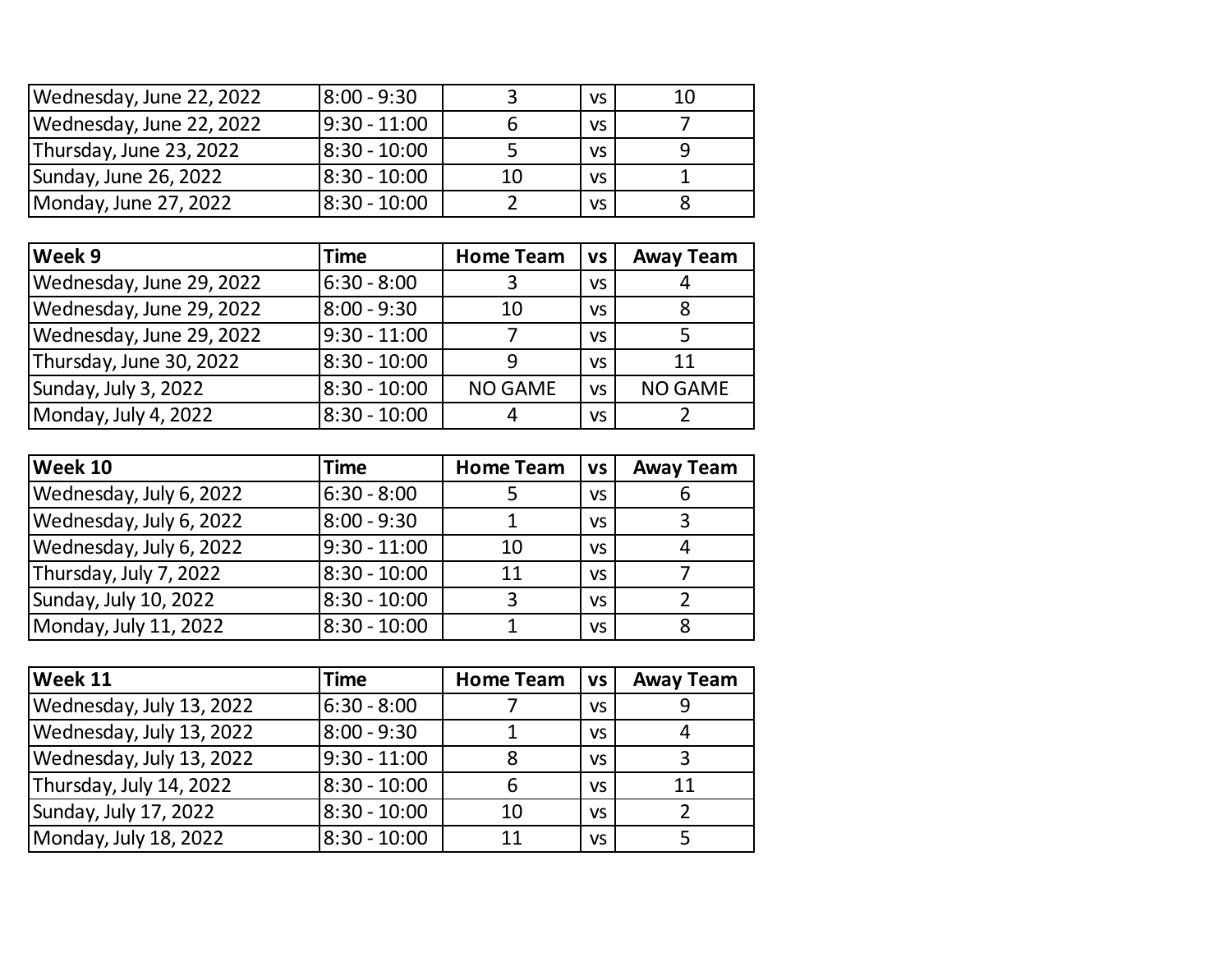| Week 12                  | <b>Time</b>    | <b>Home Team</b> | <b>VS</b> | <b>Away Team</b> |
|--------------------------|----------------|------------------|-----------|------------------|
| Wednesday, July 20, 2022 | 6:30 - 8:00    |                  | VS        |                  |
| Wednesday, July 20, 2022 | 8:00 - 9:30    | 3                | VS        | 10               |
| Wednesday, July 20, 2022 | $9:30 - 11:00$ | q                | VS        |                  |
| Thursday, July 21, 2022  | $8:30 - 10:00$ | 4                | <b>VS</b> |                  |
| Sunday, July 24, 2022    | $8:30 - 10:00$ | 6                | <b>VS</b> |                  |
| Monday, July 25, 2022    | $8:30 - 10:00$ |                  | <b>VS</b> | q                |

| Week 13                  | <b>Time</b>    | <b>Home Team</b> | <b>VS</b> | <b>Away Team</b> |
|--------------------------|----------------|------------------|-----------|------------------|
| Wednesday, July 27, 2022 | 6:30 - 8:00    | 9                | <b>VS</b> | 11               |
| Wednesday, July 27, 2022 | $8:00 - 9:30$  | 3                | <b>VS</b> | 4                |
| Wednesday, July 27, 2022 | $9:30 - 11:00$ | 10               | <b>VS</b> |                  |
| Thursday, July 28, 2022  | 8:30 - 10:00   |                  | <b>VS</b> |                  |
| Sunday, July 31, 2022    | $8:30 - 10:00$ | <b>NO GAME</b>   | <b>VS</b> | <b>NO GAME</b>   |
| Monday, August 1, 2022   | $8:30 - 10:00$ |                  | VS        |                  |

| Week 14                   | <b>Time</b>    | <b>Home Team</b> | <b>VS</b> |    |
|---------------------------|----------------|------------------|-----------|----|
| Wednesday, August 3, 2022 | 6:30 - 8:00    |                  | <b>VS</b> | b  |
| Wednesday, August 3, 2022 | $8:00 - 9:30$  | 8                | <b>VS</b> | 10 |
| Wednesday, August 3, 2022 | $9:30 - 11:00$ | 11               | <b>VS</b> |    |
| Thursday, August 4, 2022  | $8:30 - 10:00$ |                  | <b>VS</b> | 3  |
| Sunday, August 7, 2022    | $8:30 - 10:00$ | 4                | <b>VS</b> |    |
| Monday, August 8, 2022    | $8:30 - 10:00$ |                  | <b>VS</b> | 9  |

| Week 15                    | Time            | <b>Home Team</b> | <b>VS</b> | <b>Away Team</b> |
|----------------------------|-----------------|------------------|-----------|------------------|
| Wednesday, August 10, 2022 | $ 6:30 - 8:00 $ | 10               | <b>VS</b> |                  |
| Wednesday, August 10, 2022 | $8:00 - 9:30$   |                  | <b>VS</b> |                  |
| Wednesday, August 10, 2022 | $ 9:30 - 11:00$ |                  | VS        |                  |